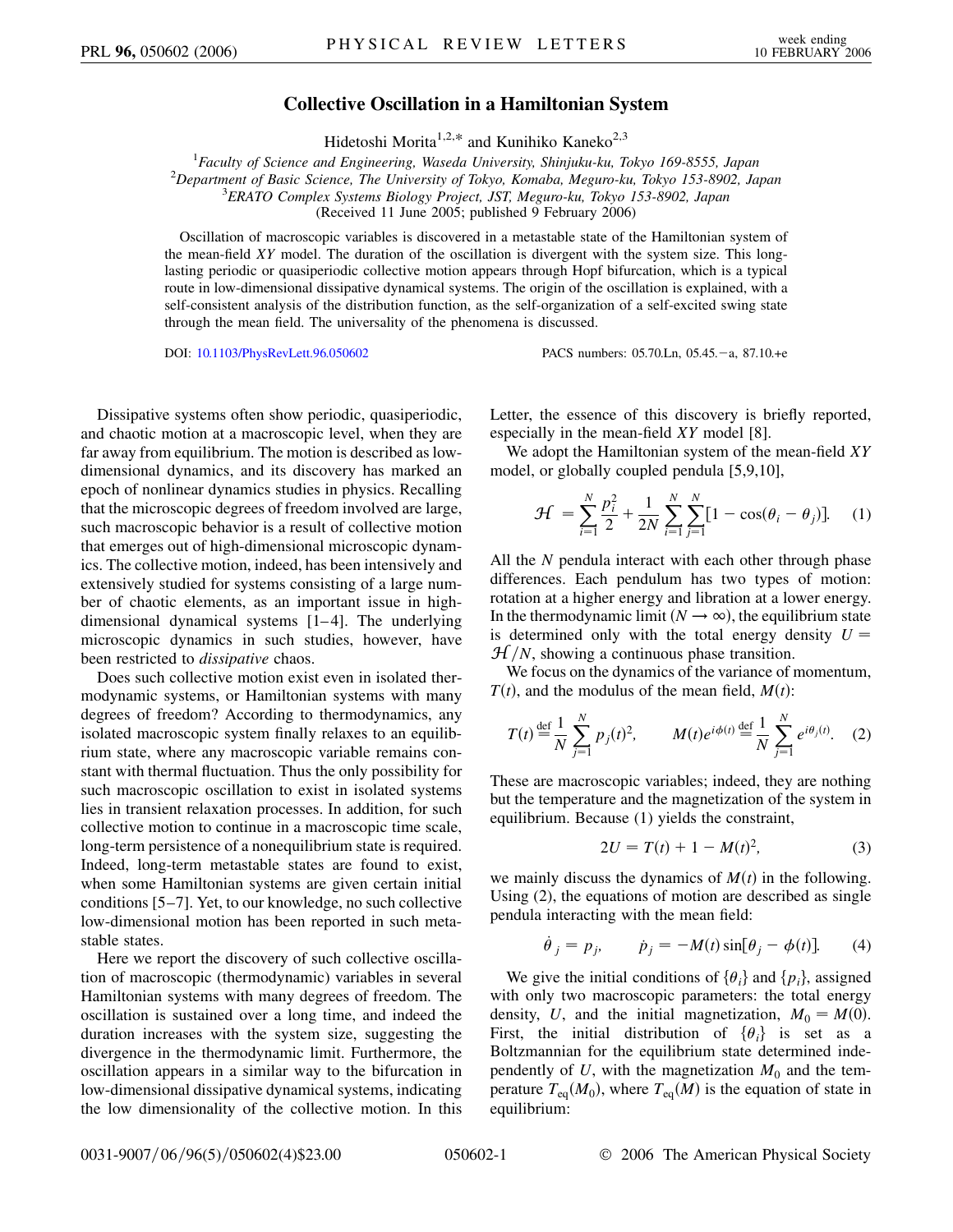$$
f_{\theta}^{0}(\theta; M_0) = \frac{1}{Z_{\theta}(M_0)} \exp\left[\frac{M_0}{T_{\text{eq}}(M_0)} \cos\theta\right],
$$
 (5)

where  $Z_{\theta}(M_0)$  is the normalization. Next, the distribution of  $\{p_i\}$  is set as a Maxwellian determined with the temperature  $T_0(U, M_0) = 2U - 1 + M_0^2$  to fulfill (3):

$$
f_p^0(p; U, M_0) = \frac{1}{Z_p(U, M_0)} \exp\left[-\frac{p^2}{2T_0(U, M_0)}\right], \quad (6)
$$

where  $Z_p(U, M_0)$  is the normalization. Here  $\theta_i$  and  $p_i$  are given independently of each other. Then the initial distribution is  $f_0(\theta, p; U, M_0) = f_\theta^0(\theta; M_0) f_p^0(p; U, M_0)$ . In general,  $T_{eq} \neq T_0$ , leading to initial states far from equilibrium, whereas if  $M_0$  is the equilibrium value for the given *U*, then  $T_{eq} = T_0$ , yielding exactly the equilibrium distribution. Thus these initial conditions are smoothly connected to equilibrium on the  $(U, M_0)$  plane.

Now we study relaxation phenomena far from equilibrium [11]. A typical time series of  $M(t)$  is shown in Fig. 1. Initially,  $M(t)$  decays almost exponentially. Then, however,  $M(t)$  does not simply reach the equilibrium value but stays near a larger value for quite a long time. After this long interval,  $M(t)$  departs from the plateau toward equilibrium. Finally,  $M(t)$  reaches the equilibrium value and fluctuates about it. The duration of the plateau increases linearly with *N* (see the inset of Fig. 1), suggesting that the metastable state lasts in a macroscopic time scale in the thermodynamic limit.

Here we note that another metastable state in this model has been intensively investigated for a decade, especially by taking a rectangular (*water bag*) initial momentum distribution [5,6]. This metastable state exists only in the region just below the critical energy of the phase transition, and there  $M(t)$  and  $T(t)$  take smaller values than those in equilibrium, leading to a branch of negative specific heat. This state is regarded as a reflection of a stable stationary solution of the corresponding Vlasov equation. On the other hand, the metastable state that we have discovered takes larger values of  $M(t)$  and  $T(t)$  than those in equilib-



FIG. 1 (color). A time series of  $M(t)$ . The abscissa axis is a log scale. The dotted line is the equilibrium value. Inset: The duration of the plateau  $\tau_{\text{plateau}}$  against *N*.  $U = 0.69$  [6] and  $M_0 =$ 1.

rium and exists over a much broader region than the negative specific heat branch. Thus the present metastable state is not explained by the above stationary solution of the Vlasov equation and is a novel one.

We now study the metastable state in more detail. The close-up time series of  $M(t)$  in the metastable state shows a periodic oscillation [Fig. 2(a)]. The oscillation is not caused by the finiteness of *N*. Indeed, the oscillation becomes more apparent with increasing *N*, in strong contrast with fluctuation around equilibrium that reduces to zero. Its power spectrum [Fig. 3(a)] shows a large peak ( $f \approx$ 0*:*166), with its harmonic components, which remains sharp with increasing *N*. These indicate that the periodic motion survives even in the thermodynamic limit. In a longer run, the amplitude of the oscillation is not kept constant but decreases gradually (logarithmically in time). Its decay rate, however, reduces as  $N^{-1/2}$  [Fig. 2(b)], which also confirms that the periodic motion lasts permanently in the thermodynamic limit.

As well as the periodic motion,  $M(t)$  takes various temporal patterns depending on the parameter  $(U, M_0)$ . In the region farther from equilibrium, the oscillation is not simply periodic; its power spectrum [Fig. 3(b)] indicates quasiperiodicity on a  $T^2$  torus. In the region nearer to equilibrium, on the other hand, its behavior is almost stationary, the value being either the equilibrium value or some others.

The phase diagram of the collective motion on the  $(U, M_0)$  plane is depicted in Fig. 4. As shown, with increasing total energy, the temporal pattern of the macroscopic variable changes as stationary  $\rightarrow$  periodic  $\rightarrow$ quasiperiodic. This is regarded as a ''bifurcation'' of the collective motion. Here we note the similarity to the typical bifurcation route in low-dimensional dissipative dynamical systems, fixed point  $\rightarrow$  limit cycle  $\rightarrow$  torus, through Hopf bifurcations. Hence it is suggested that the present bifurcation of the collective motion is described as that of lowdimensional dynamical systems, in particular, by Hopf bifurcations.

We next investigate the bifurcation in more detail. The mean amplitude of  $M(t)$  against U in the vicinity of the



FIG. 2 (color). (a) A time series of  $M(t)$  in the metastable state. (b) The decay rate  $\gamma$  of the amplitude of the oscillation, where  $M_{\text{amp}}(t) = M_{\text{amp}}(t_0) - \gamma \log(t/t_0)$ .  $U = 0.5$  and  $M_0 = 0.9$ .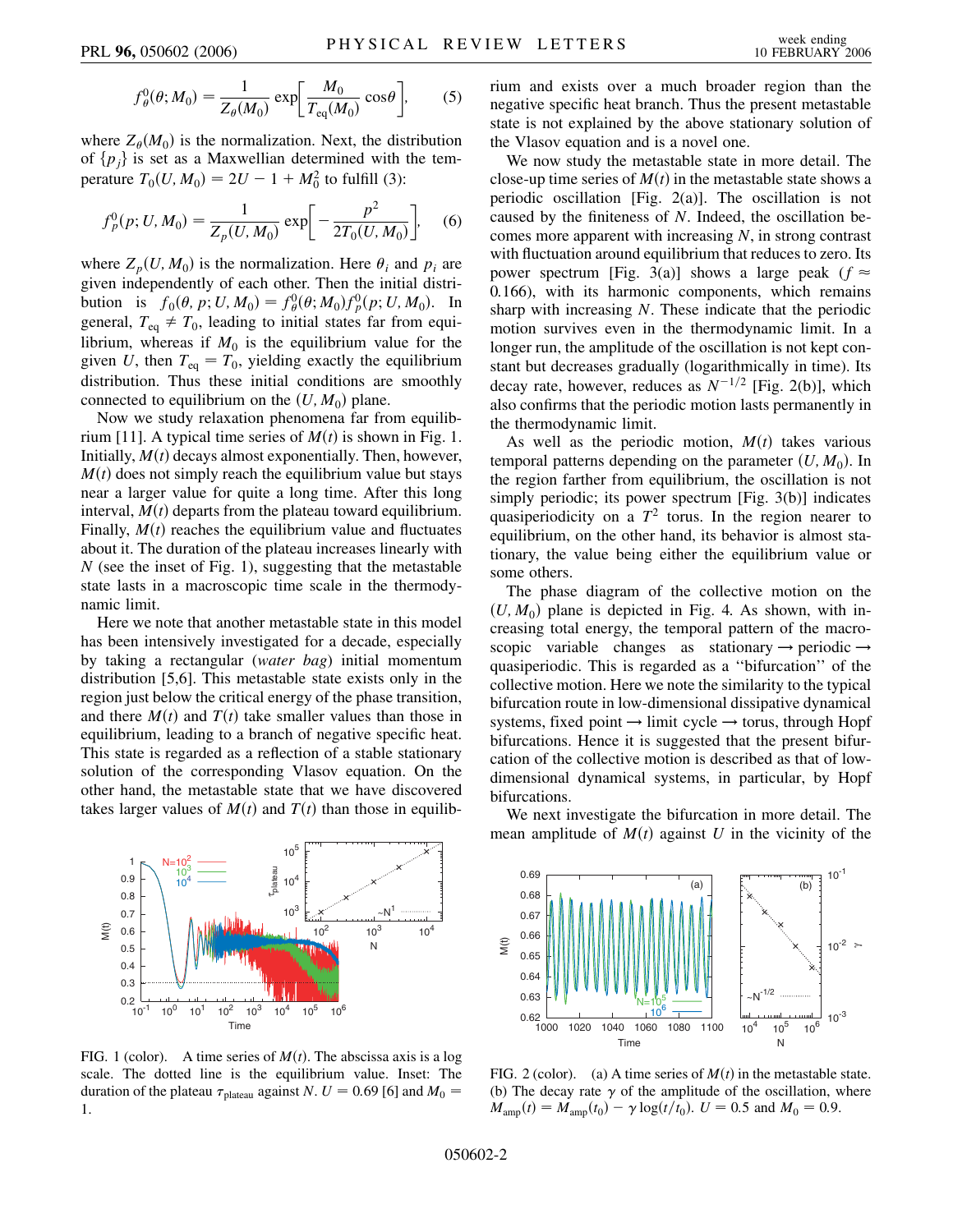

FIG. 3 (color). The power spectrum of  $M(t)$  for (a)  $U = 0.5$ [Fig. 2(a)] and (b) 0.75.  $M_0 = 0.9$ .

bifurcation point is shown in Fig. 5. The amplitude increases above some critical energy  $U_b$ , with the approximate dependence of  $(U - U_b)^{1/2}$ . This verifies that the bifurcation from the stationary to the periodic motion is a Hopf type. We have also studied the change of the amplitude against  $M_0$ , which is another parameter, and again confirmed the Hopf-type bifurcation from the stationary to the periodic motion [8].

Strictly speaking, however, there remains fluctuation of finite magnitude around each of the stationary, periodic, and quasiperiodic motions, even in the thermodynamic limit. The bifurcation is not completely one-dimensional but blurred. The fluctuation around the mean stationary value or around the periodic orbit remains finite with increasing *N*. In the inset of Fig. 5, the variance of  $M(t)$ at  $U \leq U_b$  and that around the Poincaré section of the mean periodic motion at  $U > U_b$  are plotted for various system sizes. As shown, the variance of the fluctuations first decreases as  $\sim N^{-1}$ , but for larger *N* the decrease stops at a finite value, leading to a plateau. This behavior is quite similar to that studied in (dissipative) globally coupled maps [1]. This residual fluctuation is not represented by low-dimensional chaos, and may result from high-



FIG. 4. The phase diagram. S1, S2, and S3 denote stationary states. In S1 the value of  $M(t)$  is almost equal to the equilibrium value, in S2 it is larger, and in S3 it is smaller. P and QP denote the periodic and quasiperiodic motion. The dashed line indicates the equilibrium equation of state. The region  $2U - 1 + M_0^2 < 0$ is forbidden, so that  $T_0 \ge 0$ . S3 may correspond to the negative specific heat branch [5,6].



FIG. 5. The mean amplitude of  $M(t)$  against U, in the vicinity of the bifurcation point  $U_b = 0.35$ .  $N = 10^5$ . The dashed line indicates  $\sim (U - U_b)^{1/2}$ . Inset: The system size dependence of the variance of the fluctuation  $\delta M$  around the mean stationary point  $(U = 0.3)$  or the Poincaré section of the mean periodic orbit  $(U = 0.4)$ . Each datum is obtained as the average over 25 samples.  $M_0 = 0.9$ .

dimensional collective motion, as is observed in dissipative systems [1].

Next, we study the origin of the collective motion, especially the periodic motion, from the microscopic point of view. Because it is almost impossible to investigate the trajectories of such large degrees of freedom, we study the one-body distribution function,  $f(\theta, p, t)$ . A snapshot of  $f(\theta, p, t)$  for the collective periodic motion when the phase of oscillation of  $M(t)$  is zero (Fig. 6) shows a pair of high density regions at  $((\theta - \phi)/2\pi, p) \approx (\mp 0.3, \pm 1)$ , besides that at the center. The pair of peaks rotates clockwise along the separatrix keeping the localization, without diffusing out. Since this localized rotation actually results in macroscopic oscillation, it is important to ask its origin.

To answer the question, we consider an ensemble of *N* pendula independent of each other, parametrically driven with the periodic external force,  $M_{ext}(t) = g + h \sin \Omega t$ :

 $\overline{1}$ 

$$
\dot{\theta}_j = p_j, \qquad \dot{p}_j = -M_{\text{ext}}(t)\sin\theta_j. \tag{7}
$$



FIG. 6. A snapshot of the contour of the one-body distribution function,  $f(\theta, p, t)$ , at  $t = 1001.2$  of Fig. 2(a).  $N = 10^5$ . The dash-dotted line indicates the separatrix.